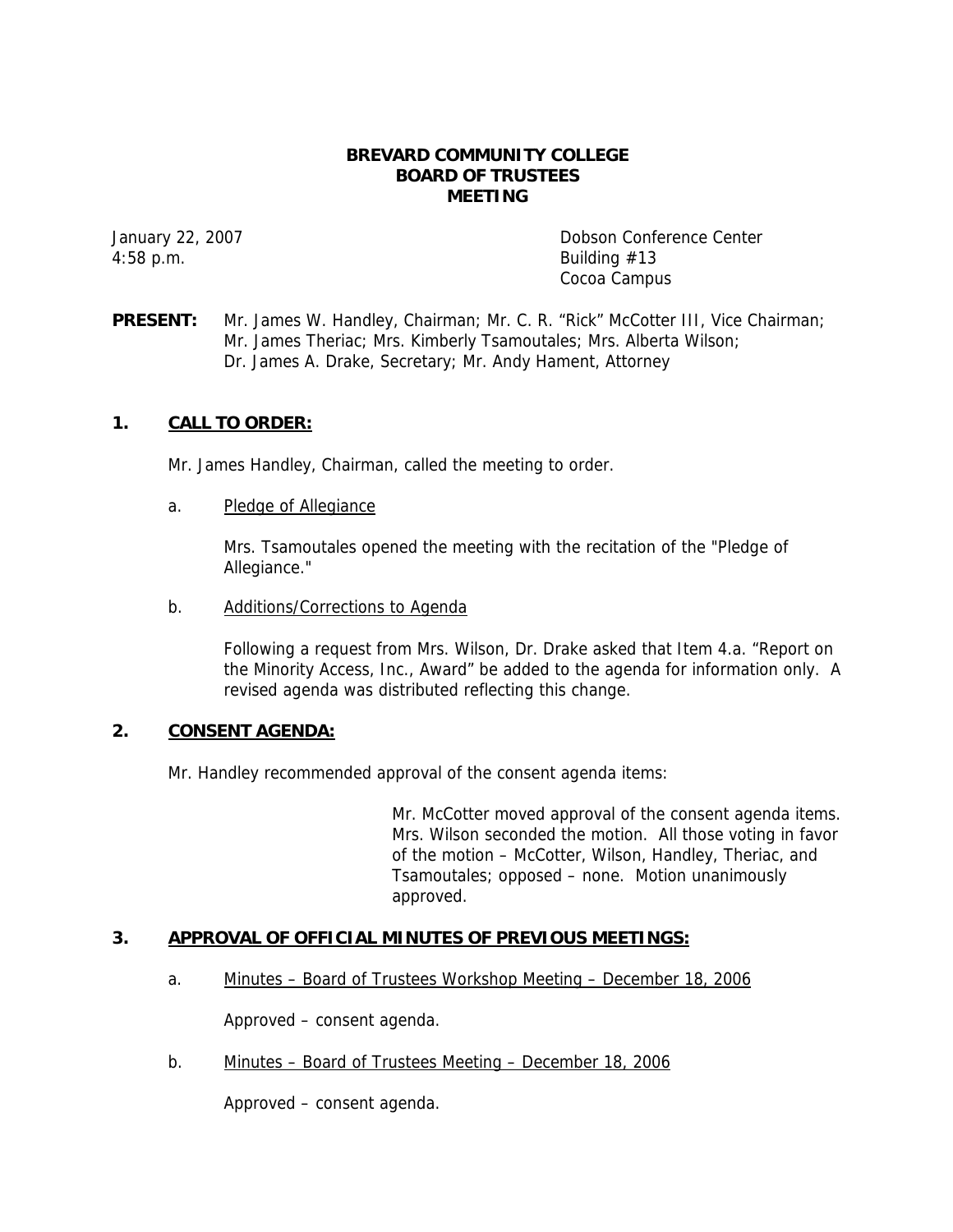Board of Trustees Meeting January 22, 2007 Page -2-

## **4. COMMUNICATIONS:**

#### a. Report on the Minority Access, Inc., Award – Ms. Teri Jones

Ms. Teri Jones, Director, Student Diversity/Equity introduced Ms. Wendy Perez, Multicultural Specialist/Event Planner. Ms. Jones reported she had been asked by Dr. Gamble to prepare a presentation on diversity initiatives taken by the College during the past 2 ½ years. As a result the College was selected for nationwide recognition by Minority Access, Inc., as one of the top ten diverse community colleges in the United States.

Ms. Jones reported that Minority Access, Inc., is a non-profit corporation that supports federal, state and local government agencies, providing technical assistance to minorities and minority-serving institutions in order to improve the educational, professional and managerial employment of minorities. The corporation recognizes a "Role Model Initiative" program, which is a cooperative agreement between the company and the U.S. Department of Health and Human Services. The purpose of the program is to identify institutional and individual role models producing or supporting minority researchers, particularly in the area of biomedical science research, in an effort to close the health disparity gap between minorities and the general population. Ms. Jones reported the College has been invited to participate in this year's conference, either in a "role model" or "top ten diversity" area.

Ms. Jones reported on the wide array of initiatives the College has launched during the past few years concerning diversity, outreach, and student recruitment and retention. Three major initiatives in this commitment were the focal points of the College's strategy: l) incorporating diversity as a goal in the College's strategic planning process; 2) the creation of an Office for Student Diversity and Equity; and, 3) the appointment of Dr. Joe Lee Smith as College Ambassador for minority recruiting and relationship-building among minority community organizations in Brevard County. Examples of outreach efforts were shared. Ms. Jones also presented examples of the College's outreach efforts and also discussed minority employment recruitment and minority student recruitment and retention, sharing data confirming that the College's diversity demographics closely resemble the county's diversity demographics for 2004 and 2005. Ms. Jones further reported that the county's low unemployment rate and other "life issues," such as child care and transportation, also impact enrollment and retention statistics.

Ms. Jones reported that the College has received accolades and recognition as a result of these efforts. In addition to the Minority Access award, the college has received the Educational Institution of the Year Award from the Puerto Rican/Hispanic Chamber of Commerce; The Heart of Gold Legacy Award from the Moore High School Alumni; and a Legacy Leader Award from the Moore Multicultural Center.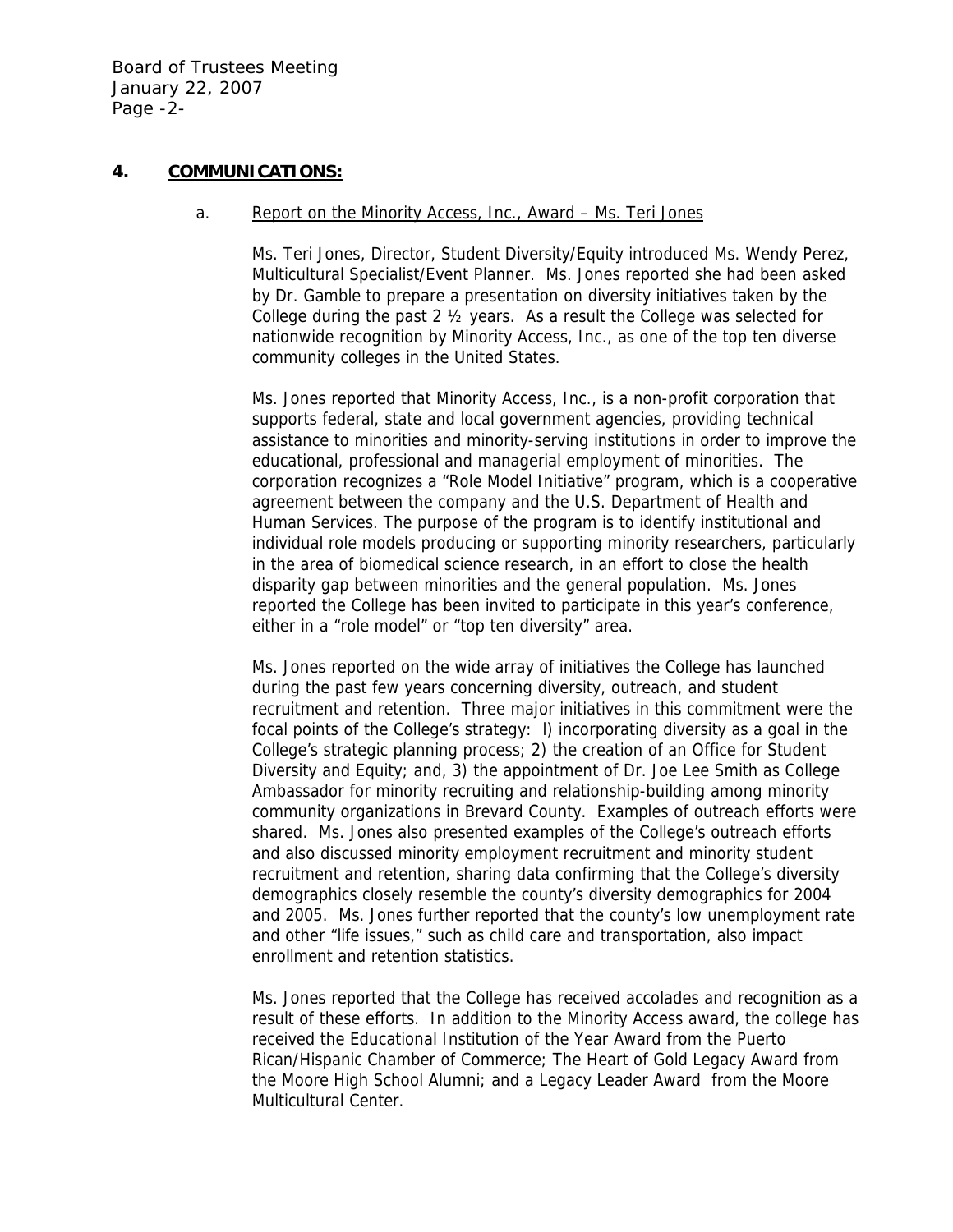Board of Trustees Meeting January 22, 2007 Page -3-

> Mrs. Wilson reported that she attended the Minority Access award ceremony and was proud of the College's accomplishments; however, she believes that the College's resources can be further directed toward the goal of achieving the Role Model initiative in the future. As this award focuses on biomedical research, opportunities for partnerships with University of Central Florida's new College of Medicine should be explored.

> Ms. Perez presented a multi-media photo montage of various College-sponsored cultural events that celebrate diversity.

## **5. CITIZEN'S PRESENTATION:**

None.

# **6. CONSTRUCTION AND DEVELOPMENT:**

a. Approval of Architect Selection for Remodeling, Buildings  $#2$  and  $#7$ , Melbourne Campus (Addendum)

Mr. Al Little, Vice President for Finance and Administrative Services, reported that the College received an appropriation for the 2006-07 fiscal year for remodeling Buildings  $#2$  and  $#7$  on the Melbourne Campus. Mr. Little reported the plan was to convert a number of large classrooms to accommodate the relocation of the learning lab from the library, thereby increasing much needed library space. The outcome of the advertising and internal review process resulted in the recommendation of BRPH Architects and Engineers for the awarding of the contract for this project.

Dr. Drake requested Mr. Little return to the Board if a successful contract cannot be negotiated between BRPH and the College

> Mrs. Wilson moved approval of BRPH as the architect for remodeling, Buildings #2 and #7, Melbourne Campus. Mr. McCotter seconded the motion. All those voting in favor of the motion – Wilson, McCotter, Handley, Theriac and Tsamoutales; opposed – none. Motion unanimously approved.

## b. Approval of Construction Manager, Building #4 Renovations, Cocoa Campus (Addendum)

Mr. Al Little, Vice President, Finance and Administrative Services, reported the Board approved an architect for the renovation of the Cocoa Fine Art Building #4. Accordingly, a Construction Manager for this renovation must now be selected. The selection process resulted in recommendations of: 1) H. J. High, and 2) A. D. Morgan.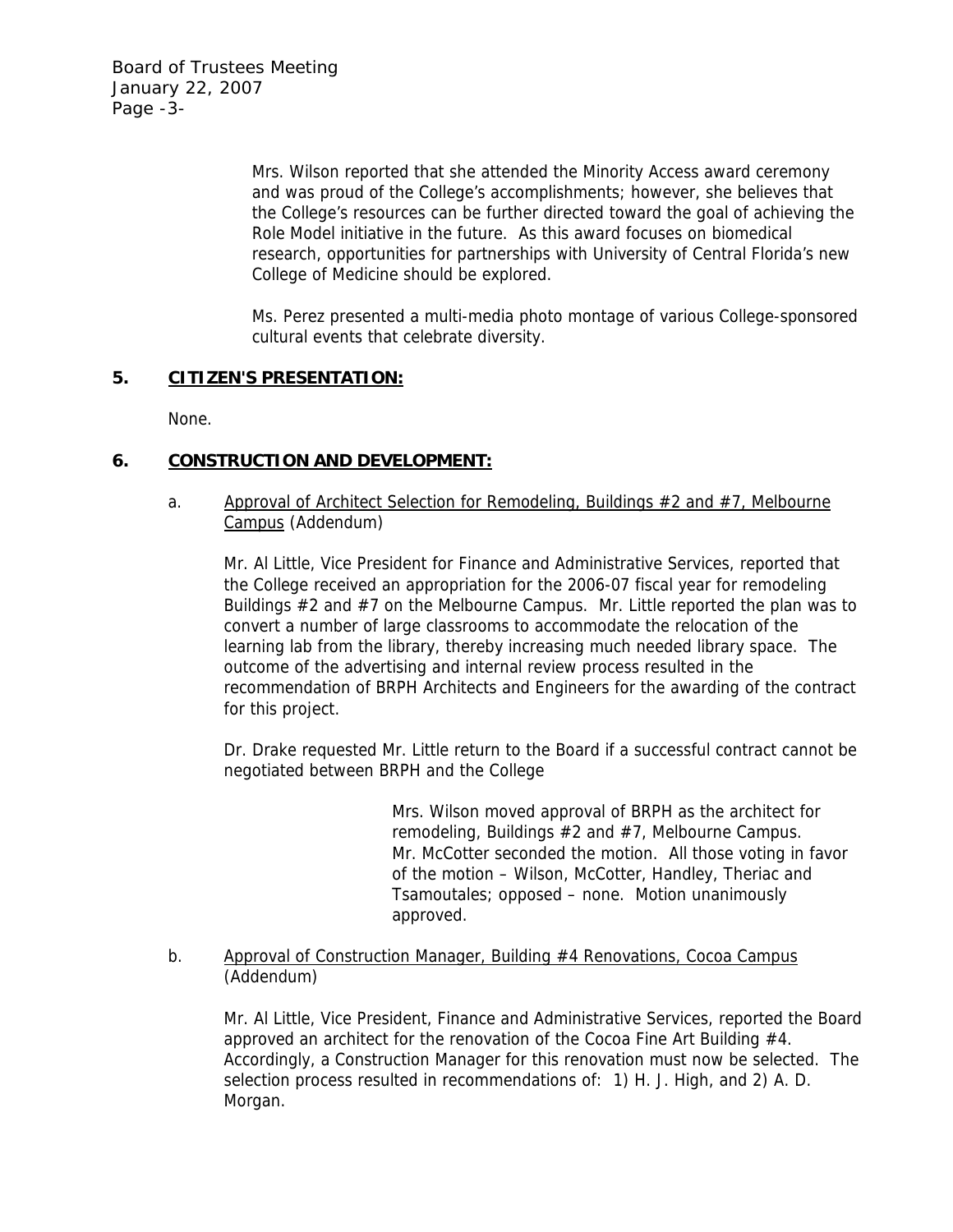Mr. Handley requested Mr. Little return to the Board if a successful contract cannot be negotiated with H. J. High.

> Mrs. Wilson moved approval of H. J. High as construction manager, Building #4 renovations, Cocoa Campus. Mr. McCotter seconded the motion. All those voting in favor of the motion – Wilson, McCotter, Handley, Theriac and Tsamoutales; opposed – none. Motion unanimously approved.

## **7. OLD BUSINESS:**

### a. Report on Pending Legal Actions – Mr. Andy Hament (Addendum)

Mr. Andy Hament, College Attorney, stated that in addition to the report which was distributed there have been two recent matters that he wished to report to the Board on this occasion.

The first is an Equal Employment Opportunity Commission (EEOC) complaint. The complainant had previously filed a complaint in 2005, which was resolved. The second is a Brevard Circuit Court complaint regarding unfair access concerning sales of textbooks. These matters will be reviewed by counsel, and further information will be provided to the Board at the appropriate time.

Mr. Hament reported that to date, Ms. Joni Oglesby has not filed a complaint against BCC. He reported that he had met with Ms. Oglesby in his role as the College's appointed representative for the negotiation of a settlement. Mr. Hament stated that he would be happy to meet with her for further discussions upon her request, but with the understanding that the settlement terms he had proposed to the College and to Ms. Oglesby should remain as they are.

### b. Approval of the Proposed FY 2007-08 Strategic Initiatives

Dr. Drake reported that in response to the Board's request, an expanded update of the proposed FY 2007-08 strategic initiatives was distributed. Dr. Drake reported that these strategic initiatives were an outgrowth of the Board's Strategic Planning Workshop. Estimates for funding sources and uses for these proposed initiatives have also been provided to the Board, along with a proposed implementation plan.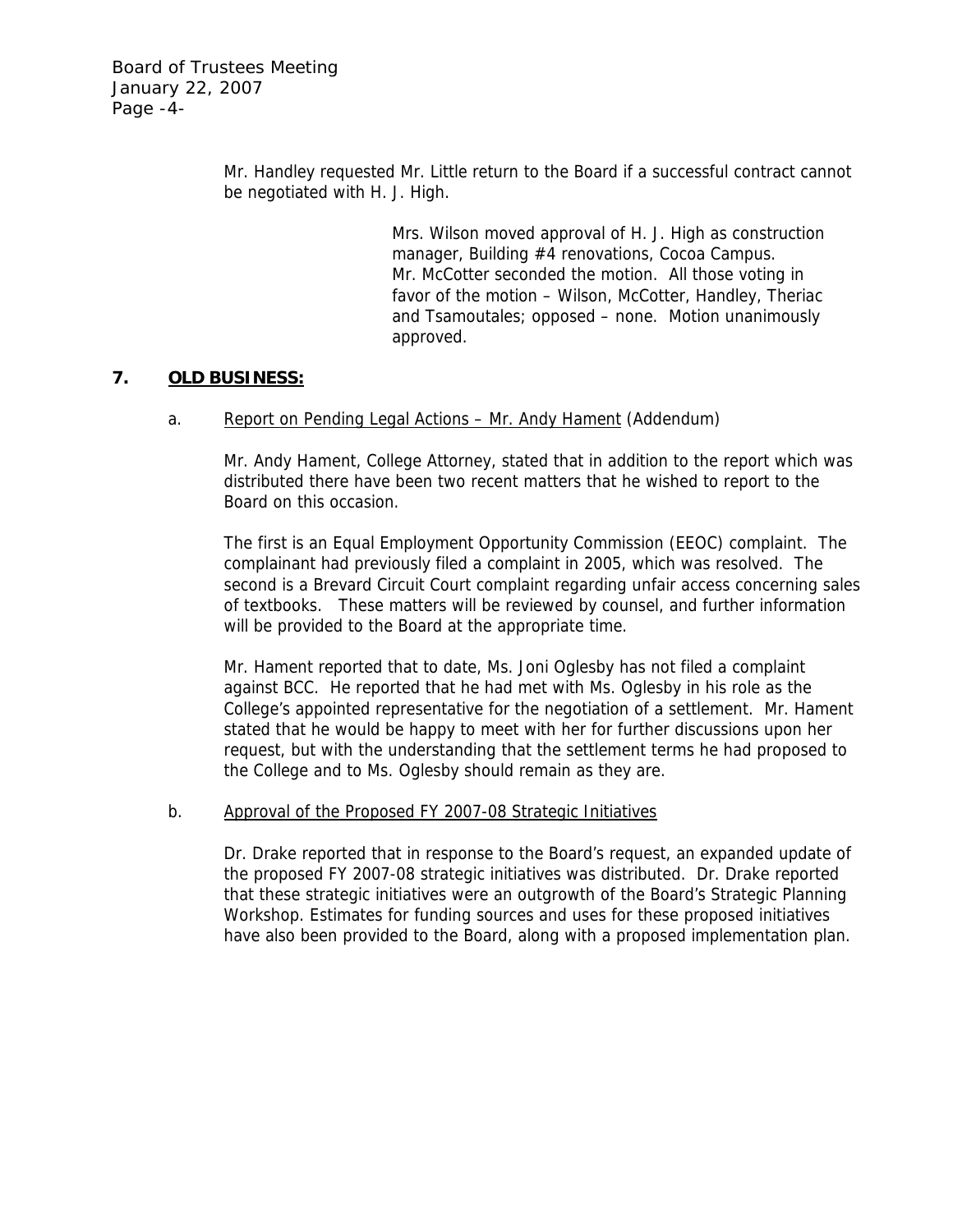Board of Trustees Meeting January 22, 2007 Page -5-

> Mr. Handley commended the ambitious plan, stating the items represent needs for action. He requested updates be provided to the Board regarding significant changes made to the plan throughout Cabinet review.

> > Mrs. Wilson moved approval of the proposed FY 2007-08 strategic initiatives. Mr. Theriac seconded the motion. All those voting in favor of the motion – Wilson, Theriac, Handley, McCotter, and Tsamoutales; opposed – none. Motion unanimously approved.

### c. Presidential Search Update

Mr. Handley, Board Chairman, reported the Search Committee will meet on January 23, 2007, at 5:00 p.m. The Committee will reduce the remaining 19 presidential to 12. The top 12 candidates will be requested to submit 10-minute videos, which will be reviewed by the Search Committee on February 15. At this time, the field will be narrowed to four to six candidates. The Board will review the videos of these finalists at the February Board meeting. The preferred process for the final selection will be determined by the Trustees at the February Board meeting.

Mr. Handley reported that Dr. Jeff Hockaday, Search Consultant, will be available for Trustees' questions on January 23, 2007.

### d. Update on the Cocoa Village Playhouse Campaign and Construction

Dr. Brenda Fettrow, Vice President, Student Services, distributed an updated Historic Cocoa Village Playhouse (CVP) annex project analysis, reflecting the revised Guaranteed Maximum Price (GMP) projection from January 22, 2007, of \$2,900,000. The cost estimate for the project has risen exponentially since the inception of the project in July 2002, from \$1,200,000 to the current GMP of \$2,900,000. The current GMP is good through February 2007.

Discussions ensued regarding concerns and possible solutions for the CVP Annex construction despite the substantial shortfall in the amount of funds raised to date. Mr. Handley suggested a committee be formed to outline alternatives for expansion while minimizing College exposure. Dr. Drake recommended that an outside person be asked to spearhead a task force for the exploration of options for recommendation to the Board. The Board concurred with this recommendation and requested Dr. Drake to proceed with the formation of the task force and the appointment of a chairperson. A report will be delivered by this task force at the February Board meeting.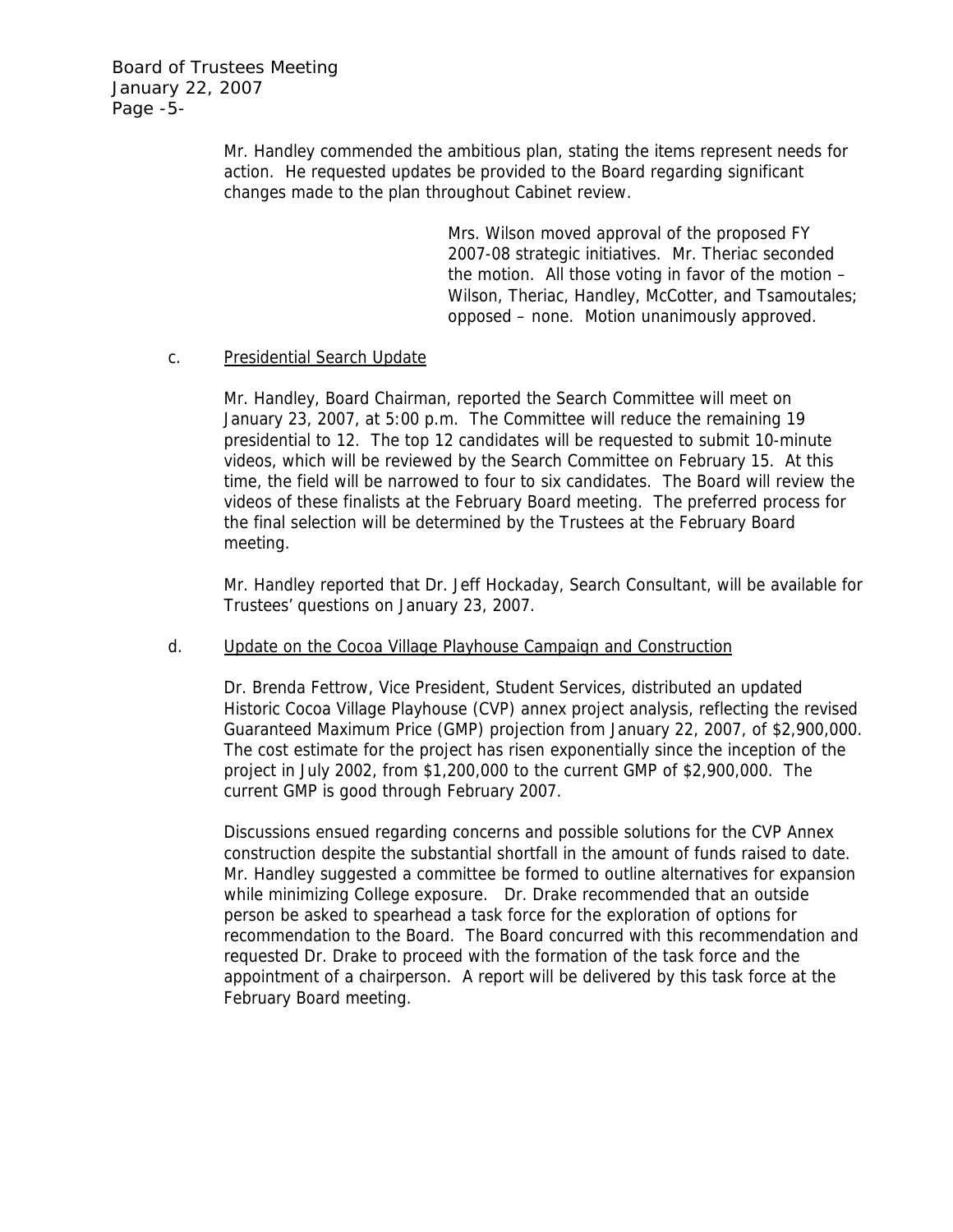Board of Trustees Meeting January 22, 2007 Page -6-

## **8. NEW BUSINESS:**

a. Personnel Actions (Addendum)

The Personnel Actions were presented to the Board for information only; no action is required.

b. Approval of the Board Advisory Forum

Dr. Drake reported the Board enthusiastically accepted Ms. Robin Boggs' recommendation to form a Board Advisory Forum at the January Board meeting. At that time, it was suggested that the first meeting take place today. However, with Ms. Boggs' concurrence, it was suggested that more time be taken to determine participation and guidelines, with the input of the Campus Provosts. Dr. Drake requested additional time to confer with the Provosts, faculty representatives and others, but reported that the administration is firmly committed to the creation of the Forum.

c. Request for Future Board Meeting/Workshop Agenda Items

None.

# **9. FINANCIAL ACTIONS:**

a. Approval of the December Monthly Summary of Income and Expenditures (Addendum)

Approved – consent agenda.

b. Approval of the Direct Support Organization Quarterly Reports (Addendum)

Approved – consent agenda.

c. Approval of Disposition of Surplus Property (Addendum)

Approved – consent agenda.

# **10. REPORT OF THE PRESIDENT:**

Dr. Drake stated he was grateful to the Southern Association of Colleges and Schools for the recent appointment of Dr. Brenda Fettrow as Commissioner and congratulated her on this important professional honor.

Dr. Drake commended Dr. Astrab for his leadership of the ongoing academic strategic plan developed by the faculty, academic staff, and Pacific Crest, Inc., which has enabled BCC to set the pace for meaningful, program-based strategic planning.